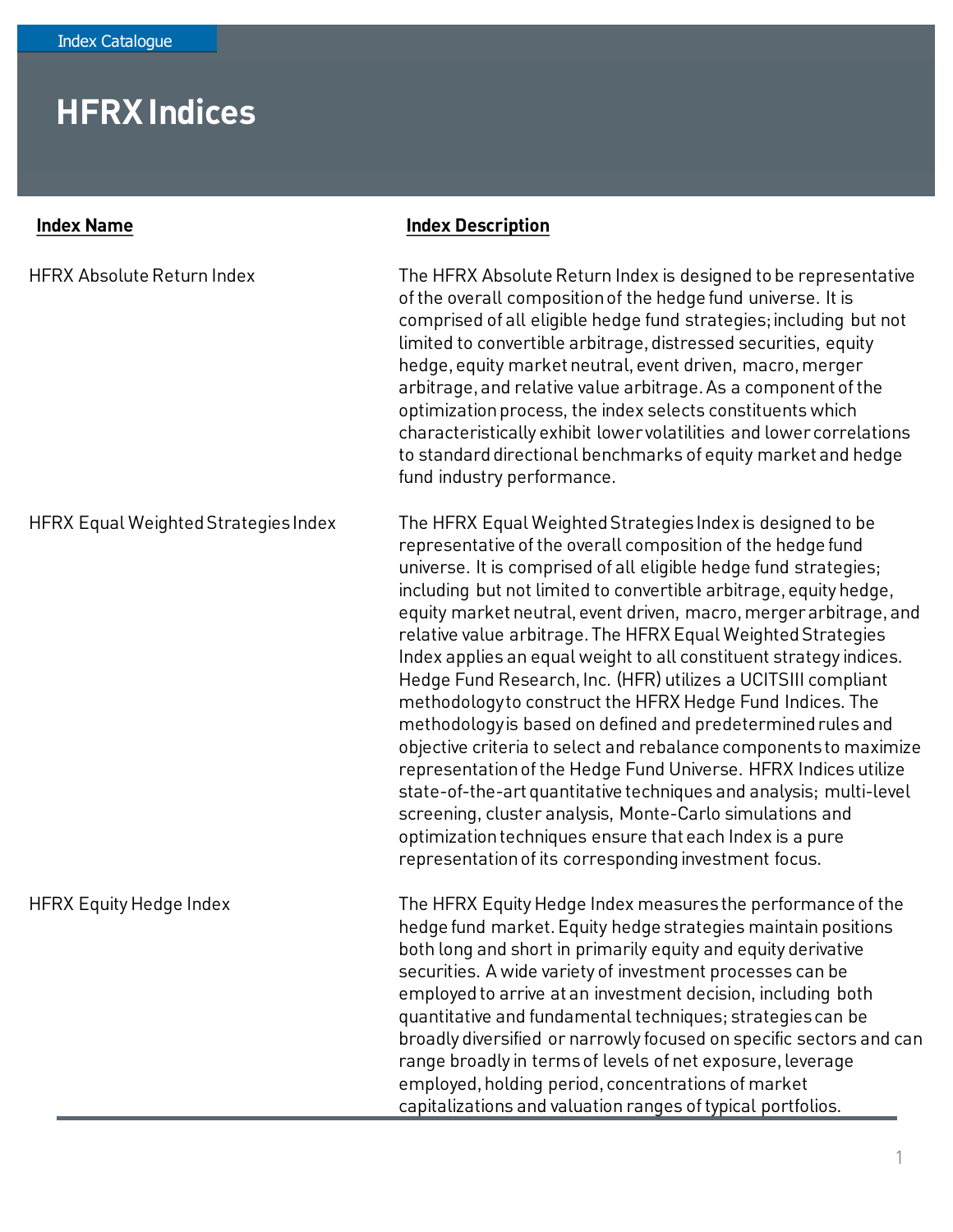## **HFRX Indices**

| <b>Index Name</b>                   | <b>Index Description</b>                                                                                                                                                                                                                                                                                                                                                                                                                                                                                                                                                                                                                                                                                                                                                                                                                                                                                                   |
|-------------------------------------|----------------------------------------------------------------------------------------------------------------------------------------------------------------------------------------------------------------------------------------------------------------------------------------------------------------------------------------------------------------------------------------------------------------------------------------------------------------------------------------------------------------------------------------------------------------------------------------------------------------------------------------------------------------------------------------------------------------------------------------------------------------------------------------------------------------------------------------------------------------------------------------------------------------------------|
| <b>HFRX Event Driven Index</b>      | The HFRX Event Driven Index measures the performance of an<br>event-driven index; its exposure includes a combination of<br>sensitivities to equity markets, credit markets, and<br>idiosyncratic, company-specific developments. Investment<br>theses are typically predicated on fundamental characteristics<br>(as opposed to quantitative), with the realization of the theses<br>predicated on a specific development exogenous to the existing<br>capital structure.                                                                                                                                                                                                                                                                                                                                                                                                                                                 |
| <b>HFRX Global Hedge Fund Index</b> | The HFRX Global Hedge Fund Index is designed to be<br>representative of the overall composition of the hedge fund<br>universe. It is comprised of all eligible hedge fund strategies,<br>including but not limited to convertible arbitrage, distressed<br>securities, equity hedge, equity market neutral, event driven,<br>macro, merger arbitrage, and relative value arbitrage. The<br>strategies are asset weighted based on the distribution of<br>assets in the hedge fund industry.                                                                                                                                                                                                                                                                                                                                                                                                                                |
| <b>HFRX Macro CTA Index</b>         | The HFRX Macro CTA Index measures the performance of the<br>hedge fund market where macro strategy managers trade a<br>broad range of strategies. In these strategies, the investment<br>process is predicated on movements in underlying economic<br>variables and the impact these have on equity, fixed income,<br>hard currency, and commodity markets. Managers employ a<br>variety of techniques, both discretionary and systematic<br>analysis, combinations of top down and bottom up theses,<br>quantitative and fundamental approaches, and long- and short-<br>term holding periods. Although some strategies employ<br>relative value (RV) techniques, macro strategies are distinct<br>from RV strategies in that the primary investment thesis is<br>predicated on predicted or future movements in the underlying<br>instruments, rather than realization of a valuation discrepancy<br>between securities. |